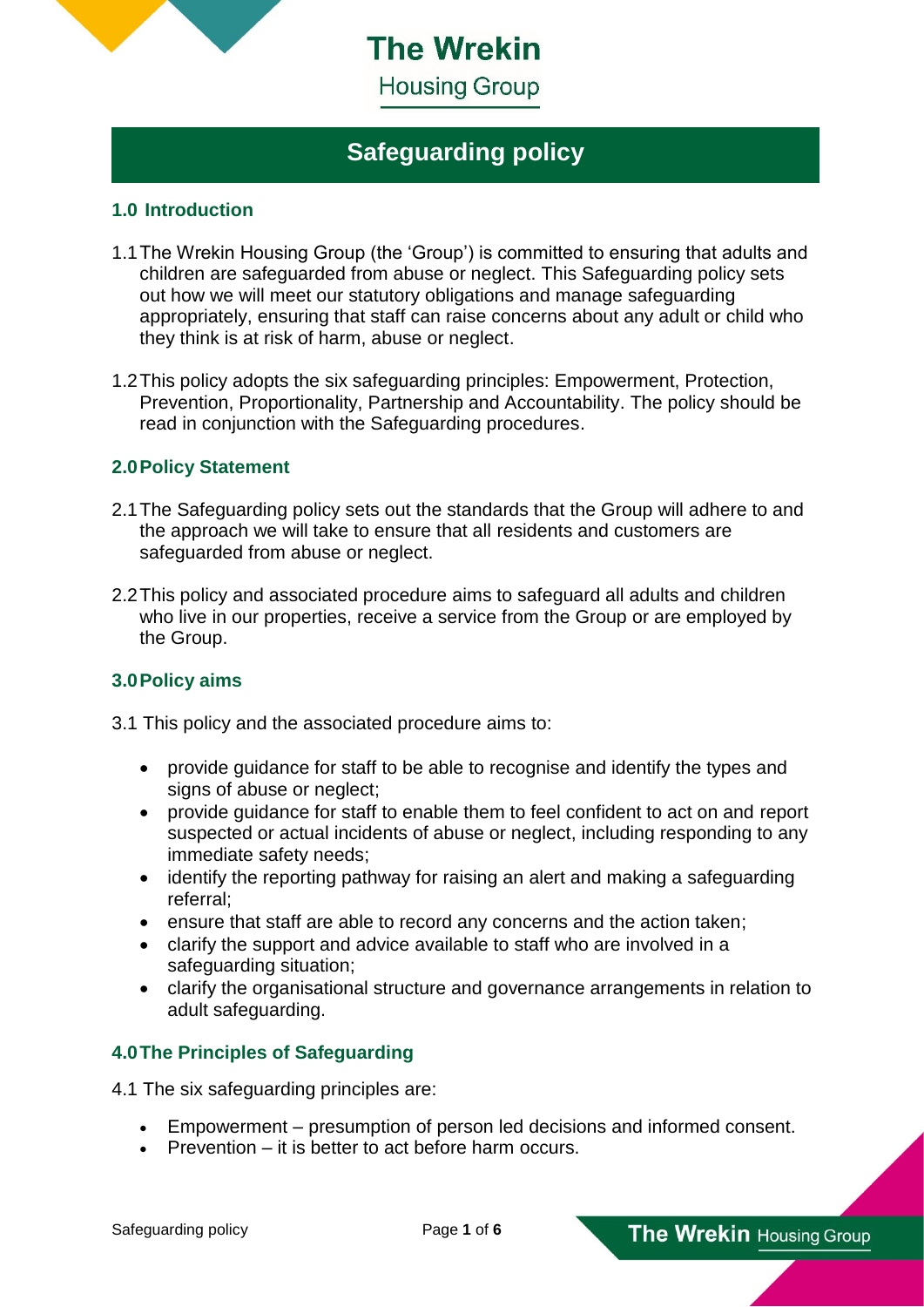

- Proportionality proportionate and least intrusive response appropriate to the risk presented.
- Protection support and representation for those in greatest need
- Partnerships local solutions through services working with their communities.
- Accountability **–** accountability and transparency in delivering safeguarding.

#### **5.0Policy Scope**

5.1This policy applies to all staff including volunteers and agency staff, apprentices, Board members, work placements, contractors, subcontractors and anybody working on behalf of the Group.

#### **6.0Definitions**

- 6.1Safeguarding protecting a person's rights to live in safety, free from abuse and neglect.
- 6.2Child an individual up to the age of 18.
- 6.3Vulnerable adult someone who may need care because of a physical, learning or other disability or because of their age or illness. This also applies to an adult who is unable to take care of themselves properly, or who is unable to protect themselves from significant harm or exploitation.

#### **7.0Roles and Responsibilities**

- 7.1The Wrekin Housing Group Board are responsible for scrutiny, oversight and adherence to this policy.
- 7.2All staff, volunteers, work placements, agency staff, Board members, contractors and subcontractors are responsible for understanding the different types of abuse. Everyone has a responsibility to report concerns of abuse or neglect.
- 7.3All staff will receive safeguarding training which is tailored to their role and refresher training will be provided annually.

#### **8.0Categories of abuse**

- 8.1Abuse is a violation of an individuals human and civil rights by another person/s and may result in harm to, or exploitation of, the person subjected to it. It may consist of a single act or repeated acts, be deliberate or unintentional or result from a lack of knowledge. There are different types of abuse:
- 8.2Financial abuse a type of abuse which includes having money or other property stolen, being defrauded, put under pressure in relation to money / property and having money or property misused. Financial abuse commonly means controlling a persons ability to acquire, use and maintain their own money and financial resources.

The Wrekin Housing Group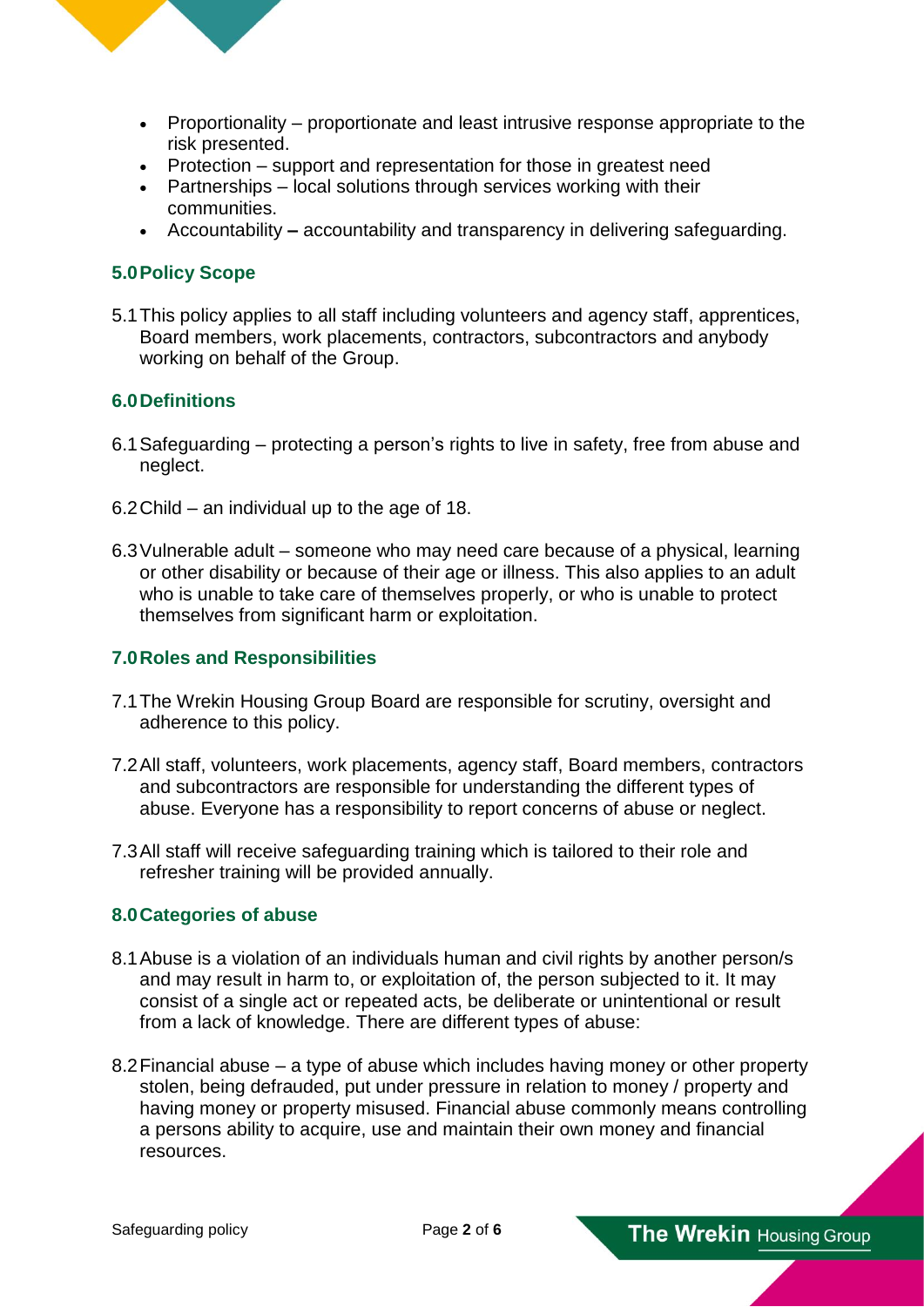

- 8.3Physical abuse includes assault, hitting, slapping, pushing, restraint, inappropriate physical sanctions or misuse of medication.
- 8.4Psychological and emotional abuse abuse which has a harmful effect on the person's emotional health and development. This includes but is not limited to:
	- Mental distress:
	- The denial of basic human and civil rights such as self-expression, privacy and dignity;
	- Neglecting the right of the adult to make choices and undermining their selfesteem;
	- Isolation that has a harmful effect on the persons emotional health, development or wellbeing.
- 8.5Sexual abuse includes rape, sexual assault or sexual acts that a person has not consented to or was pressured into consenting.
- 8.6Neglect includes ignoring medical and physical care needs, failing to provide appropriate health, care, support or educations service and withholding necessities such as medication and nutrition.
- 8.7Domestic abuse defined as 'any incident of threatening behaviours, violence, coercive control or abuse between adults who are or have been in a relationship together, or between family members, regardless of gender or sexuality'. Domestic abuse can also include emotional abuse or coercive control.
- 8.8Self-neglect this covers a wide range of behaviour neglecting to care for an individual's personal hygiene, health or surroundings and includes behaviour such as hoarding.
- 8.9Organisational or institutional abuse this includes neglect and poor care practice within an institution or specific care setting like a care home. This can range from isolated incidents to continuing ill-treatment.
- 8.10 Modern Slavery is the illegal exploitation of other people for personal or commercial gain. Modern Slavery includes:
	- Criminal Exploitation, for example pickpocketing, shoplifting and drug trafficking such as use by county lines gangs;
	- Domestic Servitude, whereby victims are forced to work in private houses with restricted freedoms, long hours, or no pay;
	- Forced Labour involving long hours, no pay, poor conditions, and/or verbal and physical threats;
	- Sexual Exploitation such as prostitution and child abuse;
	- Organ removal, forced begging, forced marriage and illegal adoption.
- 8.11 Discriminatory abuse includes discrimination on grounds of race, age, gender and gender identity, disability, sexual orientation or religion and other forms of harassment including hate crimes.

The Wrekin Housing Group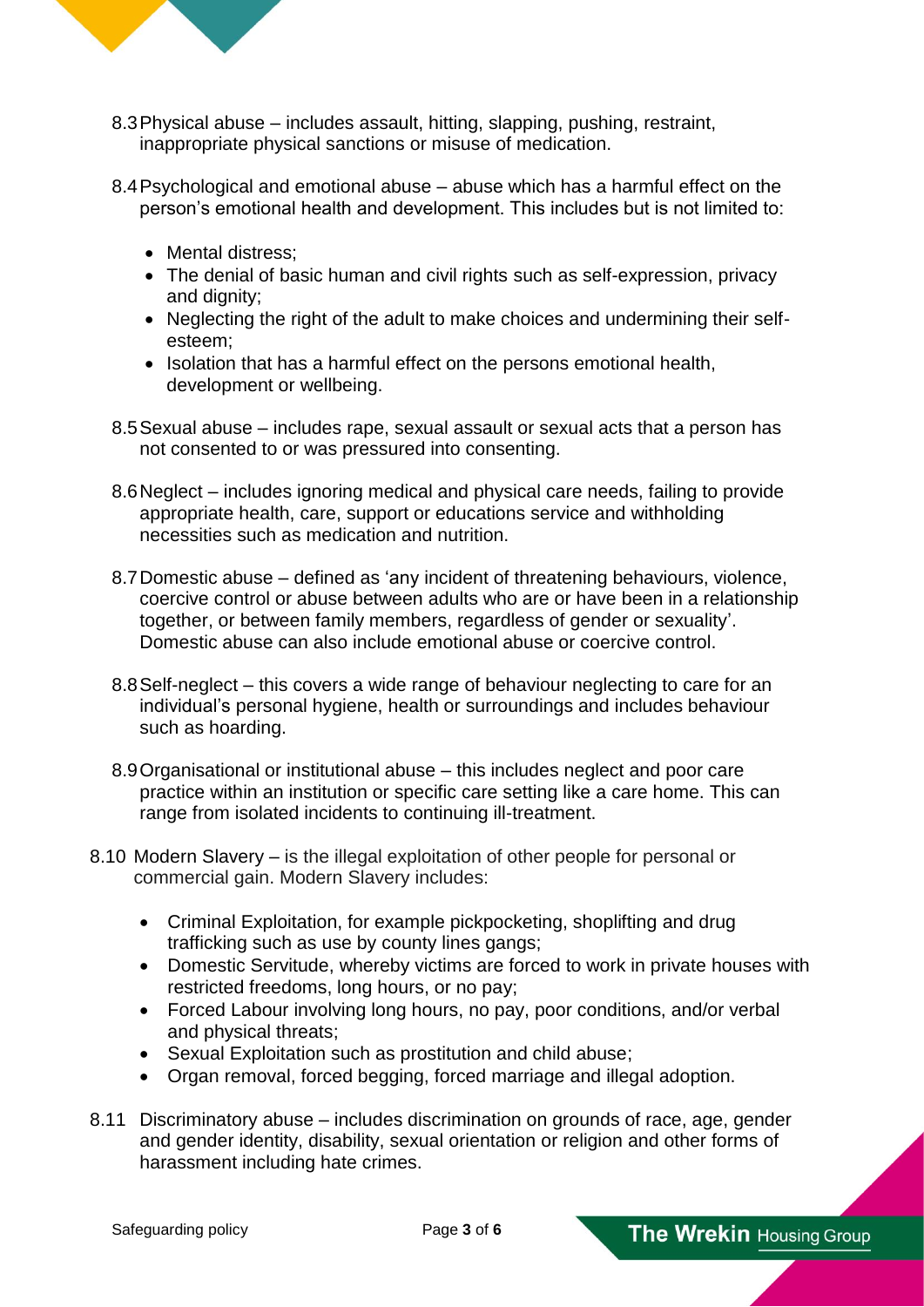

- 8.12 Other forms of abuse may include, but are not limited to:
	- Domestic violence including controlling or coercive behaviour;
	- Peer-on-peer abuse:
	- Bullying and cyberbullying;
	- Substance misuse:
	- Teenage relationship abuse;
	- Sexting;
	- Radicalisation and/or extremist behaviour;
	- Racist, disability and homophobic or transphobic abuse;
	- Gang activity or youth violence;
	- Female Genital Mutilation (FGM);
	- Forced Marriage;
	- Fabricated or induced illness;
	- Poor parenting:
	- Any other issues that pose a risk to children and vulnerable adults.

## **9.0 Reporting a Safeguarding Concern**

- 9.1 The Group has a statutory obligation to report safeguarding issues to relevant local authorities. All staff must report safeguarding concerns so that appropriate action can be taken. Where the service is CQC registered, a CQC notification must also be submitted, detailing the allegations and immediate actions taken to remove further risk of harm or abuse.
- 9.2 The full details of how staff can report a safeguarding concern can be found in the safeguarding procedure.
- 9.3 All staff also have a duty to report concerns about colleagues who do not adhere to this policy and they should follow the Whistleblowing policy to raise their concerns.

## **10.0 Managing Safeguarding Concern**

10.1 The Group's approach to managing safeguarding concerns is set out in the safeguarding procedure.

#### **11.0 Governance**

11.1 The Group Board hold responsibility for safeguarding with the Service Quality Committee (SQC) undertaking further scrutiny if areas for investigation are identified by the Group Board. The safeguarding metrics are presented to the Service Quality Committee on a quarterly basis.

#### **12.0 Legal Framework**

- 12.1 The following legislation has been considered in relation to this policy:
	- Care Act 2014;
	- Children's Act 1989 and 2004;

The Wrekin Housing Group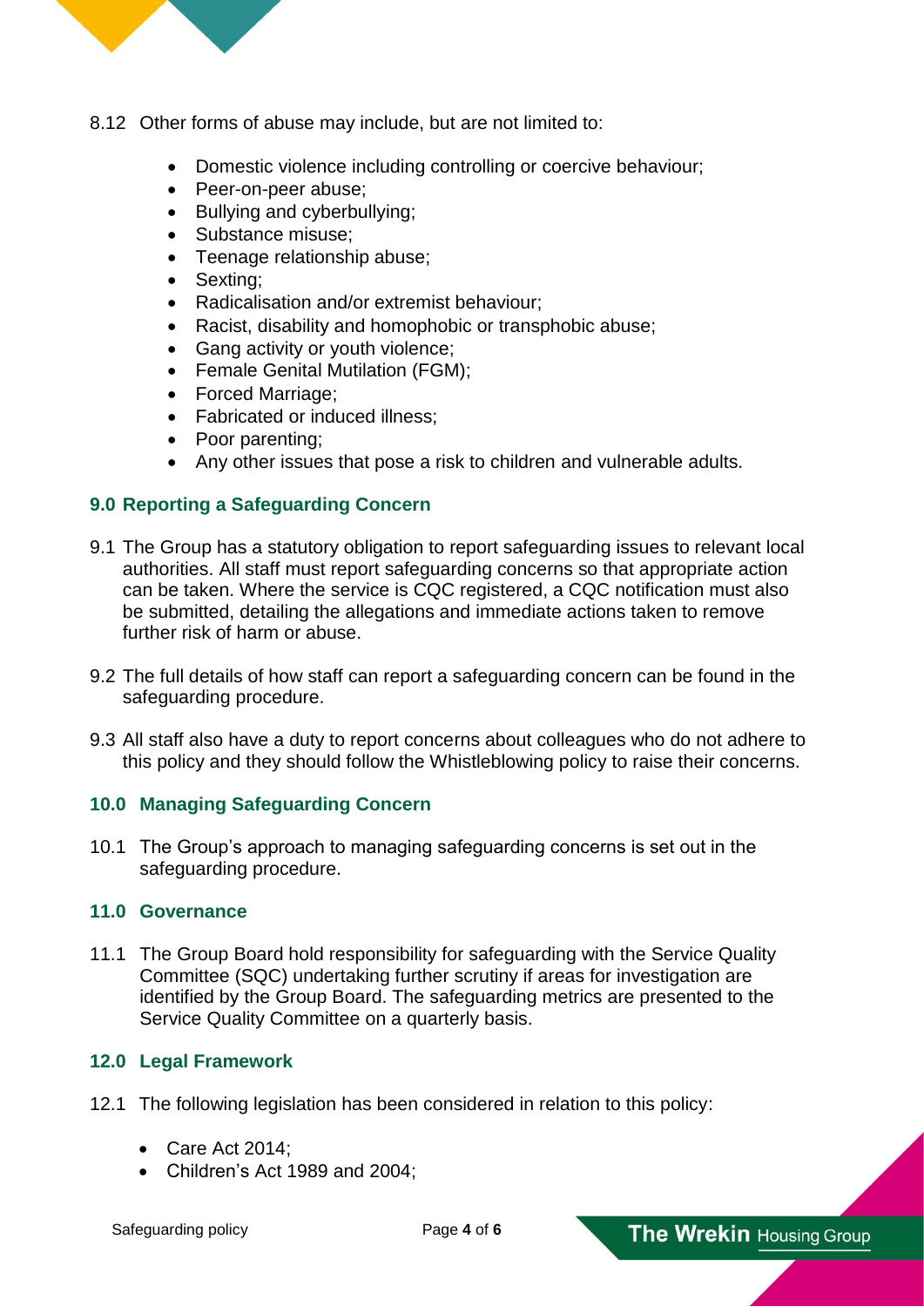

- Public Interest Disclosure Act 1998;
- Sexual Offences Act 2003;
- Equality Act 2010;
- Human Rights Act 1998;
- Mental Capacity Act 2005;
- Safeguarding Vulnerable Groups Act 2006;
- Protection of Freedoms Act 2012 (DBS);
- Mental Health Act 1983 amended 2007;
- Modern Slavery Act 2015.